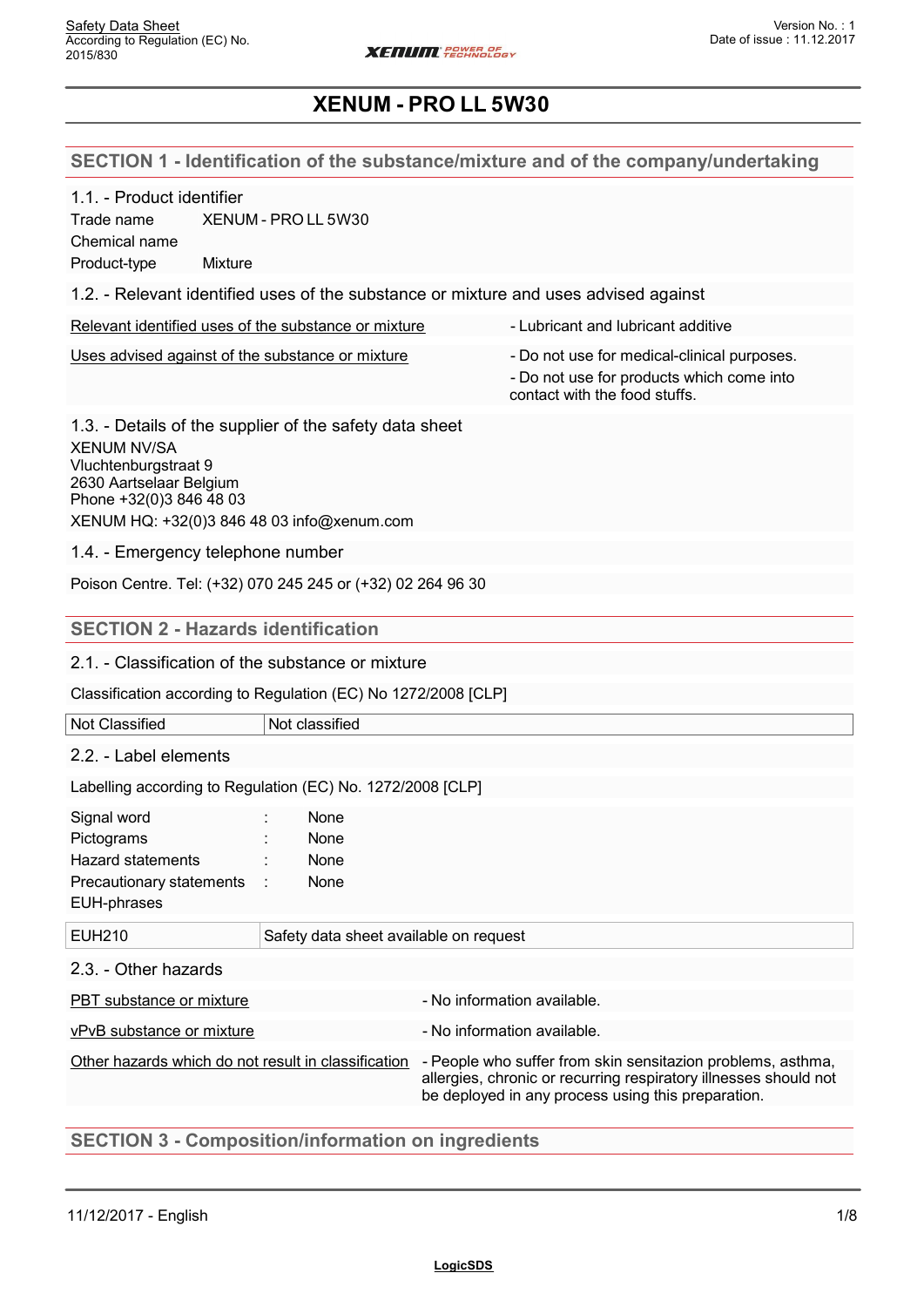### 3.1. - Substances

## Not applicable

#### 3.2. - Mixtures

| Chemical name                                                                                     | No                                                                                                    | $\%$       | Class                    | Spec. concentrations |
|---------------------------------------------------------------------------------------------------|-------------------------------------------------------------------------------------------------------|------------|--------------------------|----------------------|
| reaction mass of isomers of:<br>C7-9-alkyl<br>3-(3,5-di-tert-butyl-4-hydroxyp<br>henyl)propionate | CAS No.:125643-61-0<br>Index No.: 607-530-00-7<br>EC No.:406-040-9<br>REACH No. :<br>01-2119864287-27 | $2.5 - 10$ | Aquatic Chronic 4 - H413 |                      |
| Distillates (petroleum),<br>hydrotreated heavy paraffinic                                         | CAS No.: 64742-54-7<br>Index No.:<br>EC No. : 265-157-1<br>REACH No. :<br>01-2119484627-25            | $25 - 50$  | Asp. Tox. 1 - H304       |                      |

| <b>SECTION 4 - First aid measures</b>                                             |                                                                                                                                    |
|-----------------------------------------------------------------------------------|------------------------------------------------------------------------------------------------------------------------------------|
| 4.1. - Description of first aid measures                                          |                                                                                                                                    |
| Measures in case of inhalation                                                    | - No special measures are necessary.<br>- Provide fresh air.                                                                       |
| Measures in case of contact with skin                                             | - Wash immediately with: Water<br>- When in doubt or if symptoms are observed, get medical<br>advice.                              |
| Measures in case of contact with eyes                                             | - Rinse immediately carefully and thoroughly with eye-bath or<br>water.<br>- In case of eye irritation consult an ophthalmologist. |
| Measures in case of ingestion                                                     | - Rinse mouth thoroughly with water.<br>- Do NOT induce vomiting.                                                                  |
| 4.2. - Most important symptoms and effects, both acute and delayed                |                                                                                                                                    |
| Symptoms and effects after inhalation                                             | - If decomposition products are inhaled the following<br>symptoms can occur: Allergic reactions                                    |
| Symptoms and effects after contact with skin                                      | - No information available.                                                                                                        |
| Symptoms and effects after contact with eyes                                      | - The following symptoms may occur: Impairment of vision                                                                           |
| Symptoms and effects after ingestion                                              | - The following symptoms may occur: Drowsiness                                                                                     |
| 4.3. - Indication of any immediate medical attention and special treatment needed |                                                                                                                                    |
| - Treat symptomatically.                                                          |                                                                                                                                    |
| <b>SECTION 5 - Firefighting measures</b>                                          |                                                                                                                                    |
| 5.1. - Extinguishing media                                                        |                                                                                                                                    |

| Suitable extinguishing media   | - ABC-powder<br>- Carbon dioxide (CO2)<br>- Foam<br>- Extinguishing powder |
|--------------------------------|----------------------------------------------------------------------------|
| Unsuitable extinguishing media | - High power water jet                                                     |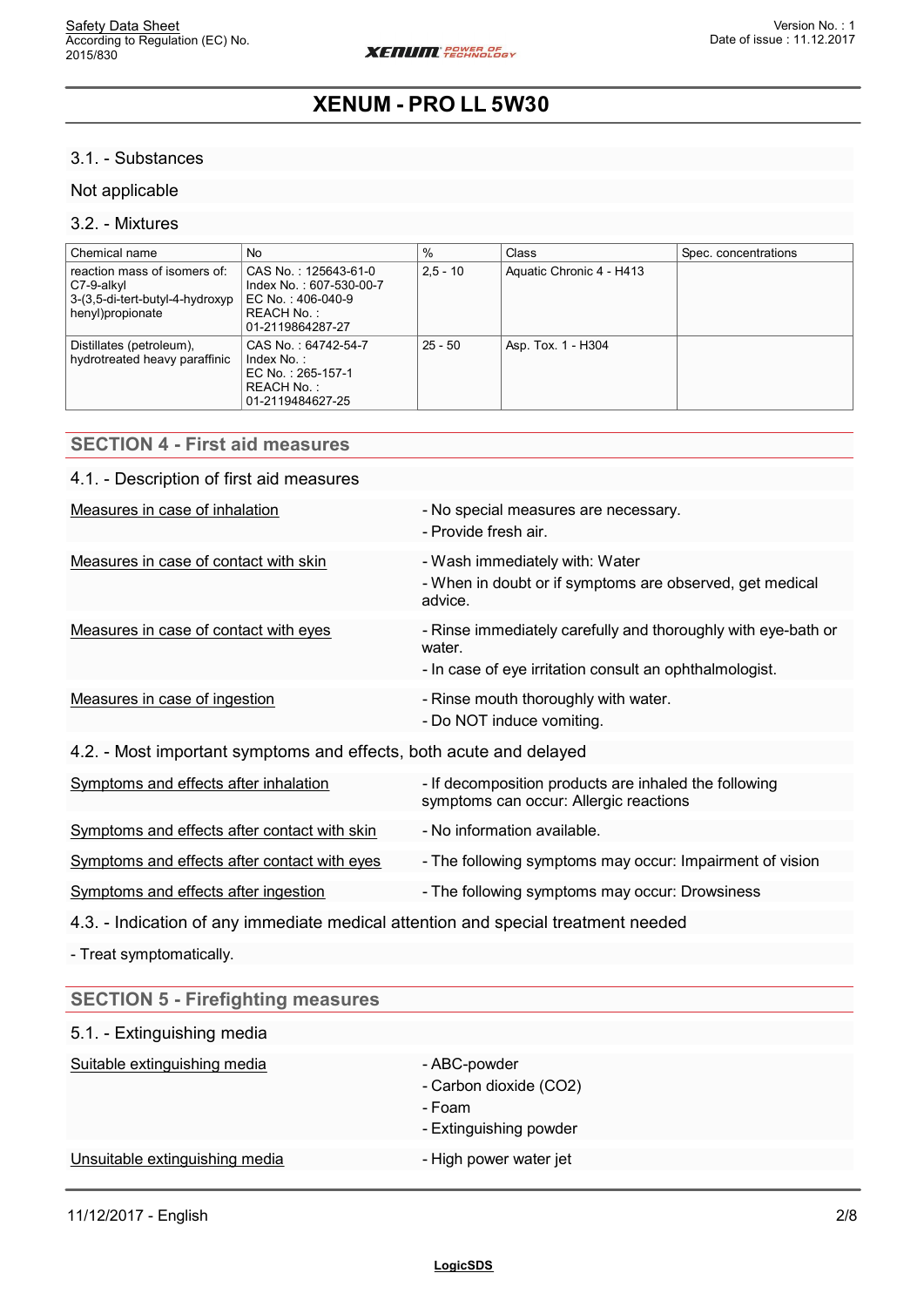#### 5.2. - Special hazards arising from the substance or mixture

| Special hazards | - No information available. |
|-----------------|-----------------------------|
|                 |                             |

Decomposition products - Carbon dioxide (CO2) - Carbon monoxide

5.3. - Advice for firefighters

- Co-ordinate fire-fighting measures to the fire surroundings.

#### **SECTION 6 - Accidental release measures**

| 6.1. - Personal precautions, protective equipment and emergency procedures |                                                                                                                                              |  |
|----------------------------------------------------------------------------|----------------------------------------------------------------------------------------------------------------------------------------------|--|
| For non-emergency personnel                                                | - Use personal protection equipment.<br>- Provide adequate ventilation.                                                                      |  |
| For emergency responders                                                   | - No information available.                                                                                                                  |  |
| 6.2. - Environmental precautions                                           |                                                                                                                                              |  |
| - No information available.                                                |                                                                                                                                              |  |
| 6.3. - Methods and material for containment and cleaning up                |                                                                                                                                              |  |
| Appropriate containment techniques                                         | - No information available.                                                                                                                  |  |
| Appropriate clean-up procedures                                            | - Absorb with liquid-binding material (e.g. sand, diatomaceous<br>earth, acid- or universal binding agents).<br>- Wash with plenty of water. |  |
| Inappropriate techniques                                                   | - No information available.                                                                                                                  |  |
| 6.4. - Reference to other sections                                         |                                                                                                                                              |  |

- Disposal: see section 13

- Personal protection equipment: see section 8

- Safe handling: see section 7

## **SECTION 7 - Handling and storage**

## 7.1. - Precautions for safe handling

Recommendations **Recommendations** - No special technical protective measures are necessary.

Advice on general occupational hygiene - No information available.

7.2. - Conditions for safe storage, including any incompatibilities

- No information available.

7.3. - Specific end use(s)

- No information available.

## **SECTION 8 - Exposure controls/personal protection**

8.1. - Control parameters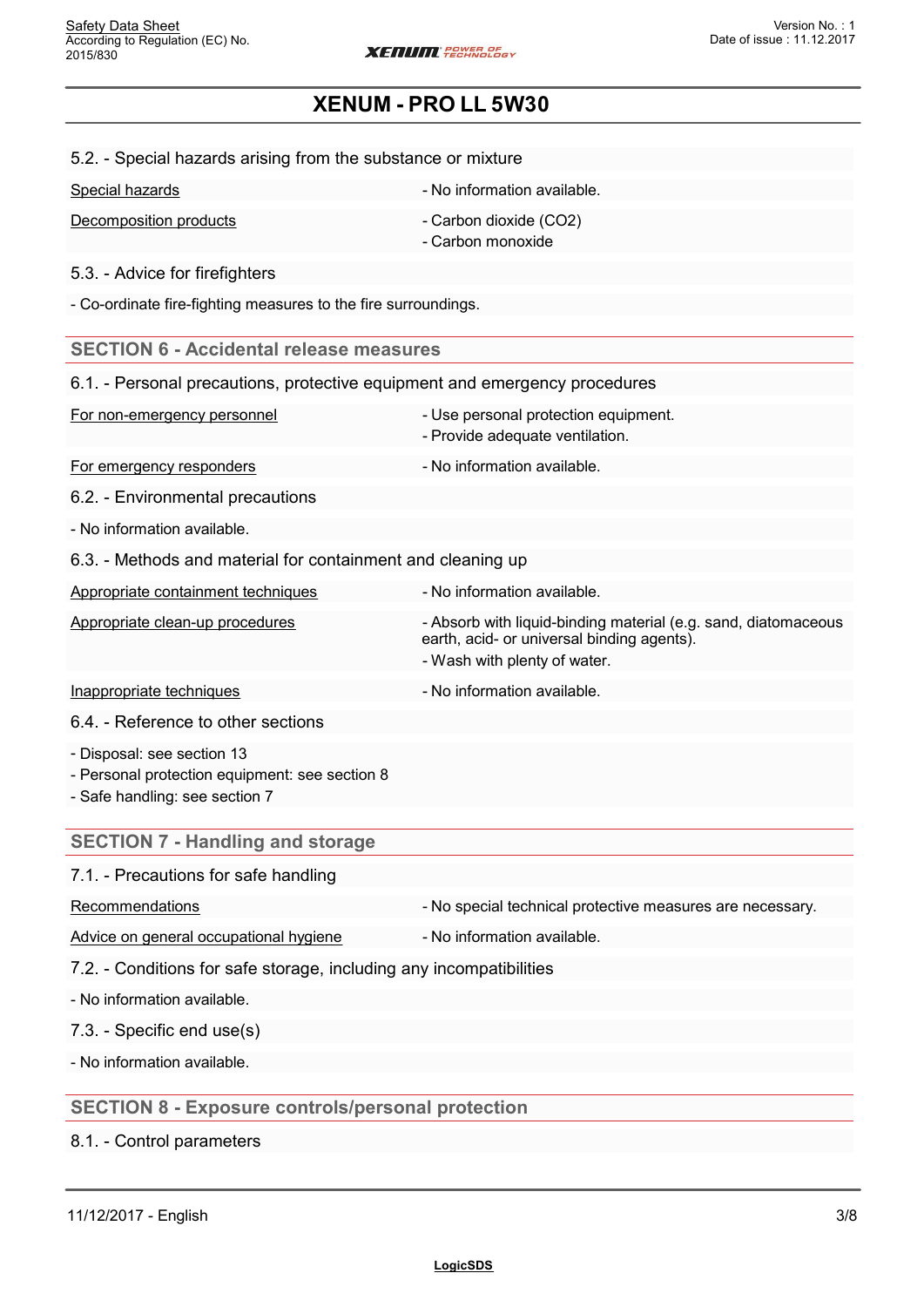| 8.2. - Exposure controls                                                                                          |                                                                                       |  |
|-------------------------------------------------------------------------------------------------------------------|---------------------------------------------------------------------------------------|--|
| Appropriate engineering controls                                                                                  | - No information available.                                                           |  |
| Individual protection measures, such as personal - Suitable protective clothing: lab coat<br>protective equipment |                                                                                       |  |
|                                                                                                                   | - Protective gloves                                                                   |  |
|                                                                                                                   | - EN 455-3 (Rubber gloves)<br>- Suitable material: Butyl caoutchouc<br>(butyl rubber) |  |
|                                                                                                                   | - Suitable material: NBR (Nitrile rubber)                                             |  |
|                                                                                                                   | - Suitable material: PE (polyethylene)                                                |  |

- Suitable material: PVC (Polyvinyl chloride)

- Suitable eye protection: Eye glasses with side protection



Environmental exposure controls - Use the following chemical treatment methods for waste water: Adsorption

# **SECTION 9 - Physical and chemical properties**

## 9.1. - Information on basic physical and chemical properties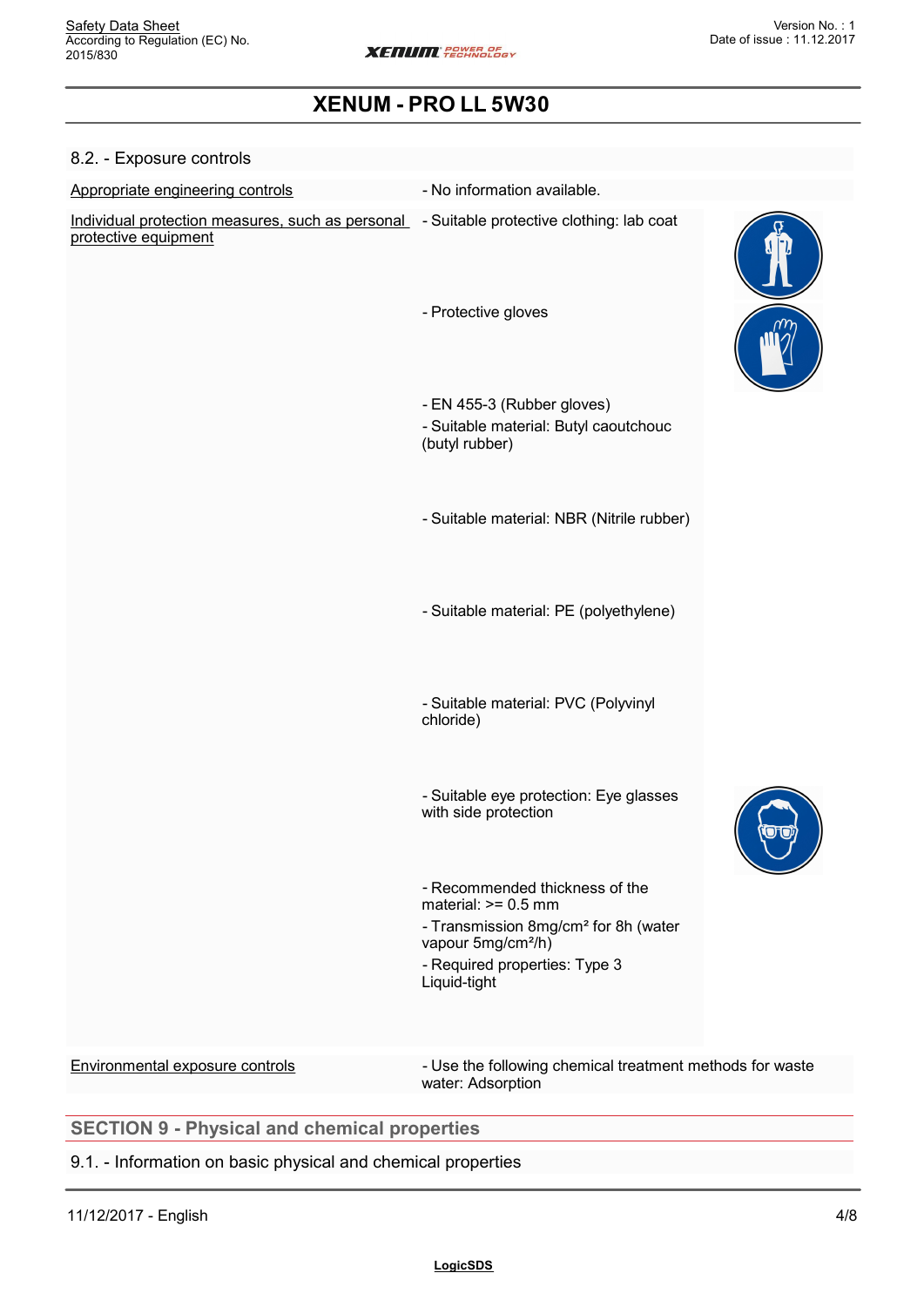| Physical state                                   | Liquid | Appearance                                 |
|--------------------------------------------------|--------|--------------------------------------------|
| Color                                            |        | Odor                                       |
| Odour threshold                                  |        | No data available                          |
| pH                                               |        | No data available                          |
| Melting point                                    |        | -45 $^{\circ}$ C                           |
| Freezing point                                   |        | No data available                          |
| Boiling point                                    |        | No data available                          |
| Flash point                                      |        | $>110$ °C                                  |
| Evaporation rate                                 |        | No data available                          |
| flammability                                     |        | No data available                          |
| Lower explosion limit                            |        | No data available                          |
| Upper explosion limit                            |        | No data available                          |
| Vapour pressure                                  |        | No data available                          |
| Vapour density                                   |        | No data available                          |
| Relative density                                 |        | No data available                          |
| Density                                          |        | 0,853 g/cm3                                |
| Solubility (Water)                               |        | No data available                          |
| Solubility (Ethanol)                             |        | No data available                          |
| Solubility (Acetone)                             |        | No data available                          |
| Solubility (Organic solvents)                    |        | No data available                          |
| Log Kow - Partition coefficient: n-octanol/water |        | No data available                          |
| Auto-ignition temperature                        |        | No data available                          |
| Decomposition temperature                        |        | No data available                          |
| Kinematic viscosity                              |        | 69,5 mm <sup>2</sup> /s<br>$@40^{\circ}$ C |
| Dynamic viscosity                                |        | No data available                          |

## 9.2. - Other information

| <b>VOC content</b>      | 0 %                      |
|-------------------------|--------------------------|
| Minimum ignition energy | <i>No data available</i> |
| <b>Conductivity</b>     | No data available        |

## **SECTION 10 - Stability and reactivity**

## 10.1. - Reactivity

- This material is considered to be non-reactive under normal use conditions.

#### 10.2. - Chemical stability

- The product is chemically stable under recommended conditions of storage, use and temperature.

- 10.3. Possibility of hazardous reactions
- No hazardous reaction when handled and stored according to provisions.

#### 10.4. - Conditions to avoid

- No information available.

10.5. - Incompatible materials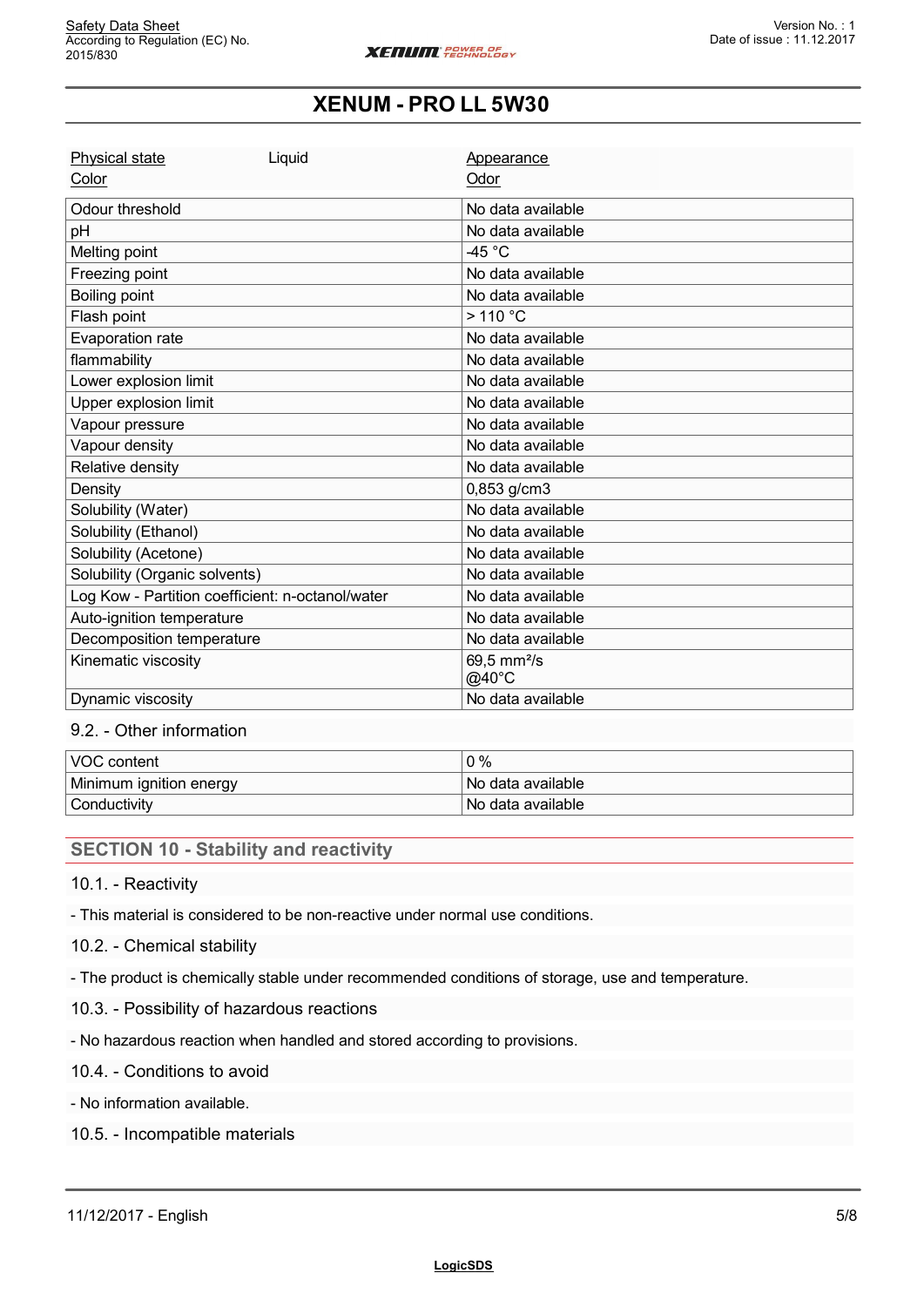- No information available.

10.6. - Hazardous decomposition products

- Does not decompose when used for intended uses.

# **SECTION 11 - Toxicological information**

## 11.1. - Information on toxicological effects

| Acute toxicity | - Not classified                                                    |                   |  |
|----------------|---------------------------------------------------------------------|-------------------|--|
|                | LD50 oral (rat)                                                     | No data available |  |
|                | LD50 dermal (rat)                                                   | No data available |  |
|                | LD50 dermal (rabbit)                                                | No data available |  |
|                | LC50 inhalation (rat)                                               | No data available |  |
|                | LC50 inhalation dusts and mists (rat)                               | No data available |  |
|                | LC50 inhalation vapours (rat)                                       | No data available |  |
|                | - Based on available data, the classification criteria are not met. |                   |  |
|                | Distillates (petroleum), hydrotreated heavy paraffinic (64742-54-7) |                   |  |
|                | LD50 dermal (rat)                                                   | > 5000 mg/kg      |  |
|                | LD50 dermal (rabbit)                                                | > 5000 mg/kg      |  |
|                | LC50 inhalation dusts and mists (rat)                               | $> 5$ mg/l        |  |

| Skin corrosion/irritation                             | - Not classified |
|-------------------------------------------------------|------------------|
| Serious eye damage/irritation                         | - Not classified |
| Respiratory or skin<br>sensitisation                  | - Not classified |
| Germ cell mutagenicity                                | - Not classified |
| Carcinogenicity                                       | - Not classified |
| Reproductive toxicity                                 | - Not classified |
| Specific target organ toxicity -<br>Single exposure   | - Not classified |
| Specific target organ toxicity -<br>Repeated exposure | - Not classified |
| Aspiration hazard                                     | - Not classified |

# **SECTION 12 - Ecological information**

### 12.1. - Toxicity

| EC50 48 hr crustacea       | No data available |
|----------------------------|-------------------|
| ∣LC50 96 hr fish           | No data available |
| ErC50 algae                | No data available |
| ErC50 other aquatic plants | No data available |
| NOEC chronic fish          | No data available |
| NOEC chronic crustacea     | No data available |
| NOEC chronic algae         | No data available |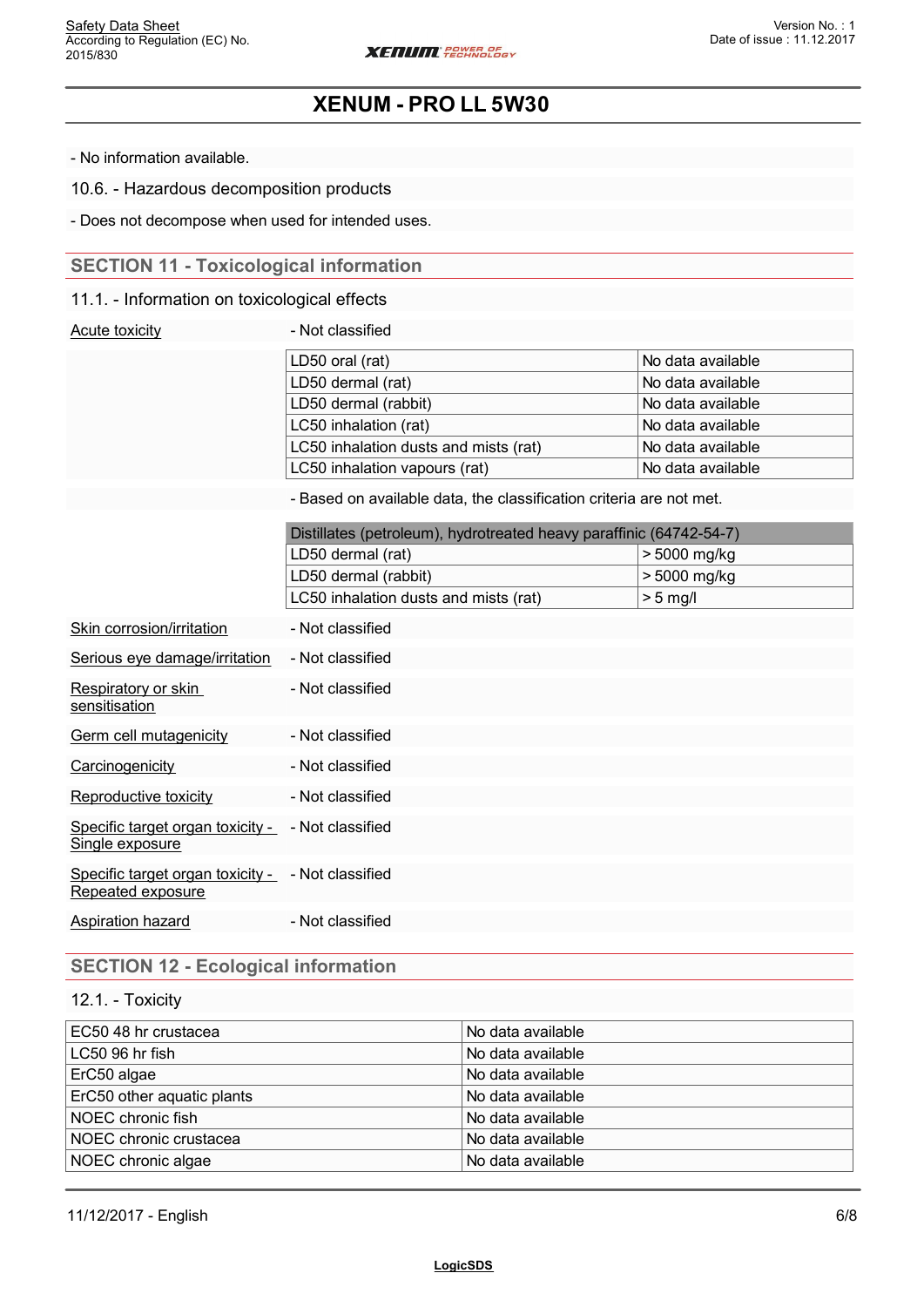NOEC chronic other aquatic plants  $\vert$  No data available

- The substance/mixture does not fullfill the criteria of the acute aquatic toxicity according to Regulation (EC) No 1272/2008 [CLP], Annex I.

#### 12.2. - Persistence and degradability

| Biochemical oxygen demand (BOD) | l No data available |
|---------------------------------|---------------------|
| Chemical oxygen demand (COD)    | l No data available |
| % of biodegradation in 28 days  | l No data available |

- No information available.

#### 12.3. - Bioaccumulative potential

| Bioconcentration factor (BCF)                    | ‡No data available.             |
|--------------------------------------------------|---------------------------------|
| Log Kow - Partition coefficient: n-octanol/water | <sup>⊦</sup> No data available∶ |

- No indication of bioaccumulation potential.
- 12.4. Mobility in soil
- No information available.
- 12.5. Results of PBT and vPvB assessment
- No information available.
- No information available.
- 12.6. Other adverse effects
- No information available.

#### **SECTION 13 - Disposal considerations**

| 13.1. - Waste treatment methods              |                                                                                                                                |
|----------------------------------------------|--------------------------------------------------------------------------------------------------------------------------------|
| Appropriate methods of waste treatment       | - Dispose of waste according to applicable legislation.                                                                        |
| Sewage disposal                              | - No information available.                                                                                                    |
| Special precautions for waste treatment      | - No information available.                                                                                                    |
| Community or national or regional provisions | - 13 02 05* mineral-based non-chlorinated engine, gear and<br>lubricating oils<br>- Recycle according to official regulations. |

#### **SECTION 14 - Transport information**

## 14.1. - UN number Not applicable

- 14.2. UN proper shipping name
- 14.3. Transport hazard class(es)
- 14.4. Packing group
- 14.5. Environmental hazards